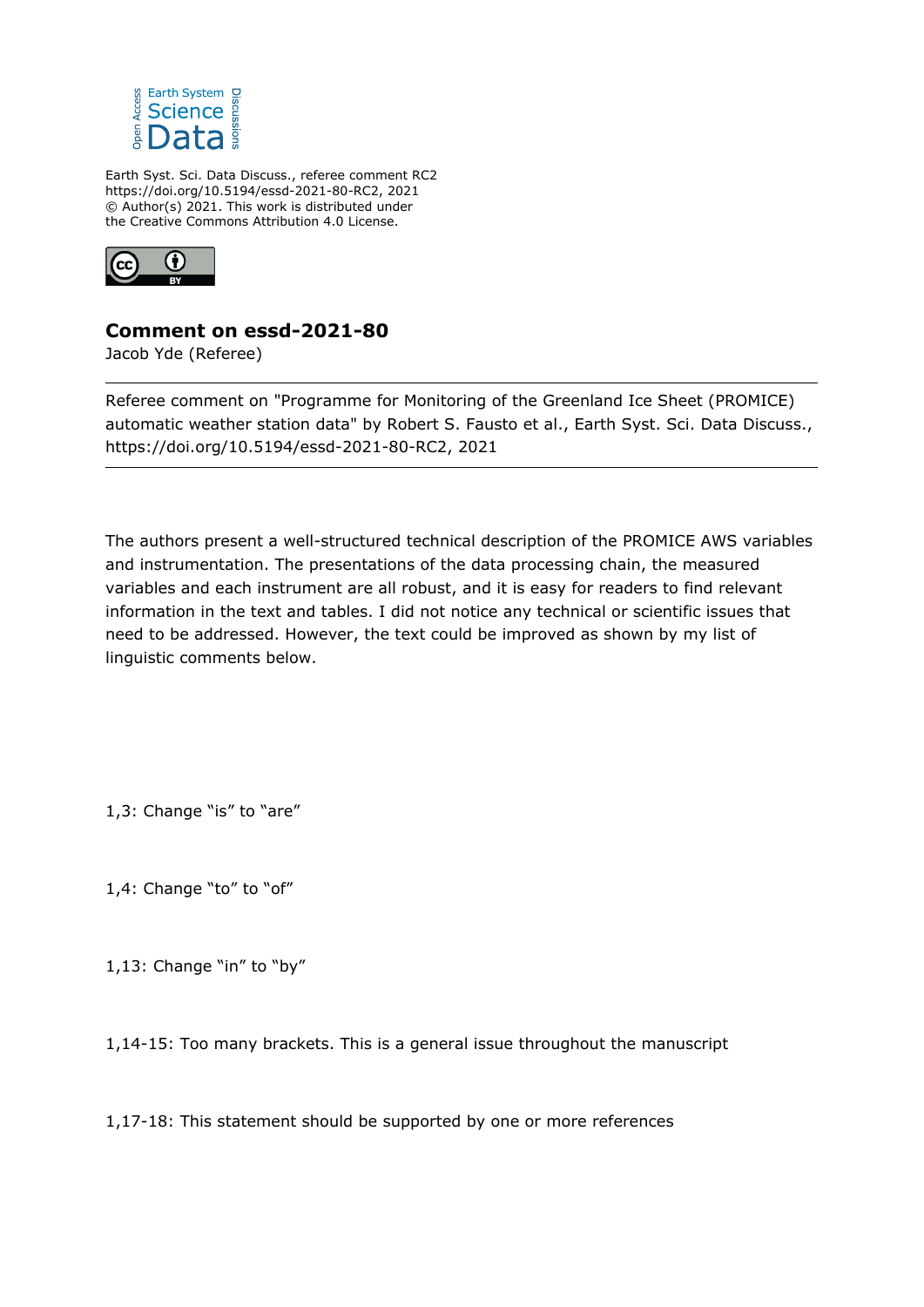2,17-18: Be consistent with respect to the usage of capitalized letters in "Greenland Ice Sheet" or "Greenland ice sheet". Please check the entire manuscript for consistency

2,25: Insert space before "The"

3,16-17: This sentence regarding maintenance visits seems to be misplaced as this subchapter concerns the design of the tripod. Consider moving this sentence to the last paragraph in section 2.2

4,6: Change to "encodes"

4,17: Typo in "production"

5,5: It would be more informative for the readers if the name of the barometer manufacturer is mentioned in the body text

7,13: Insert "Figure" before "2"

7,17: Insert "of" in "… in-/outflow of antifreeze …"

7,18: Insert "Figure" before "2"

8,21: Insert a hyphen in "Post-processing"

9,13: Typo in "respectively"

9,18: Be consistent throughout the manuscript in whether "Van" should start with a lowercase or uppercase letter

9,18: Change ";" to "and"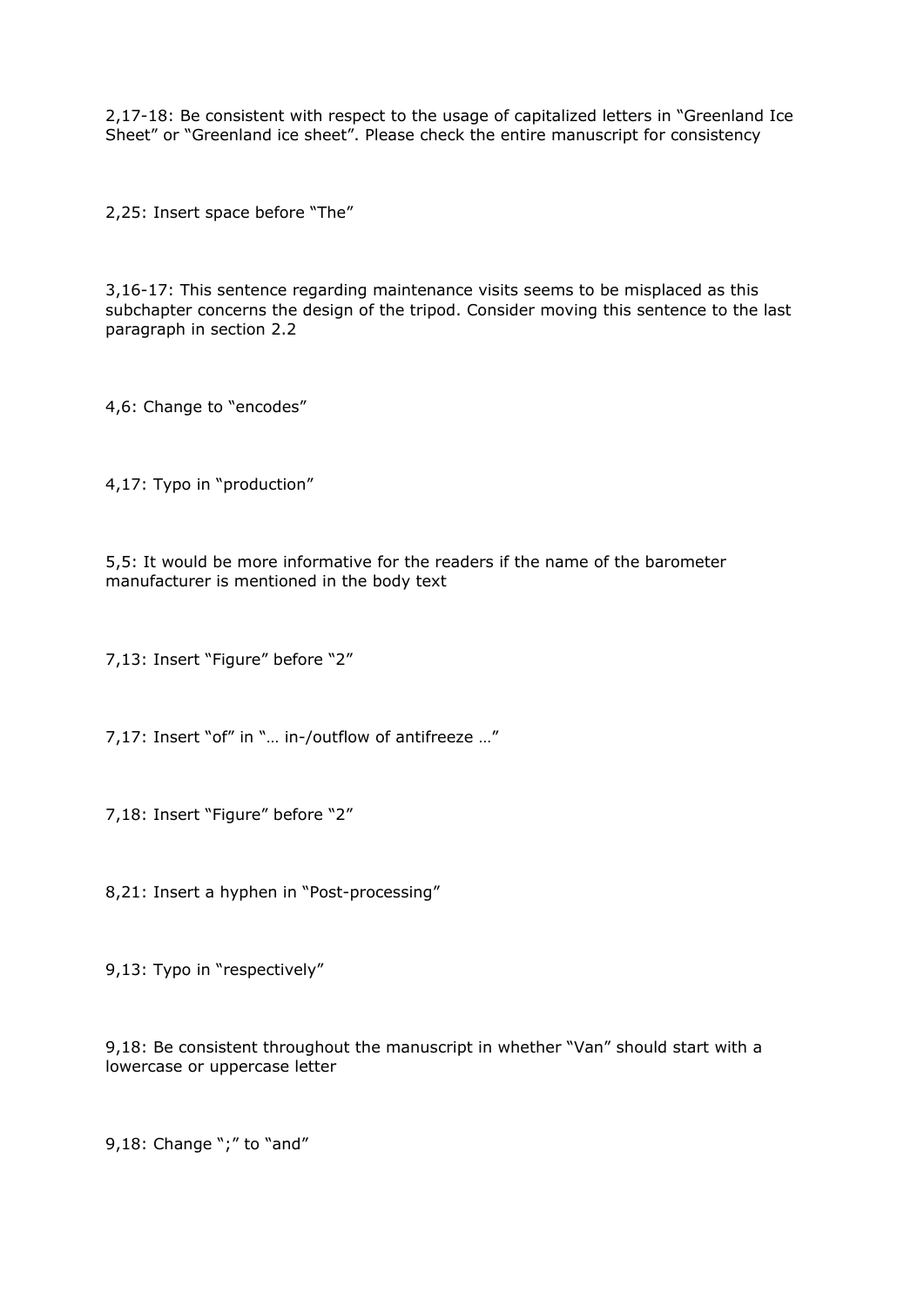9,27: Insert a comma after "m" and change "are" to "is"

9,28-29: Rephrase this sentence to make it understandable

10,12: Use past tense here – change to "emphasized"

10,13: Who are "they"? Rephrase this sentence

10,18-19: Change to "For a horizontal radiation sensor, the direct beam …"

11,15; Change "are" to "is"

11,16: Insert "." after "AWS"

11,19: Typo in "manufacturer" and change to "estimates"

11,22: Be consistent in the use of "Fig" or "Figure"

11,28: Insert "the" before "field"

12,13: Change to "Eighteen out of 26 stations …"

12,27: Use lowercase first letter in "piteraq"

13,17: It would be good with more consistency in the comma usage. For instance, the authors use comma after "Also, …" (13,14) and "Below, …" (13,15), but no comma after "Here …" (13,17)

15,13: Move "e.g." to the bracket